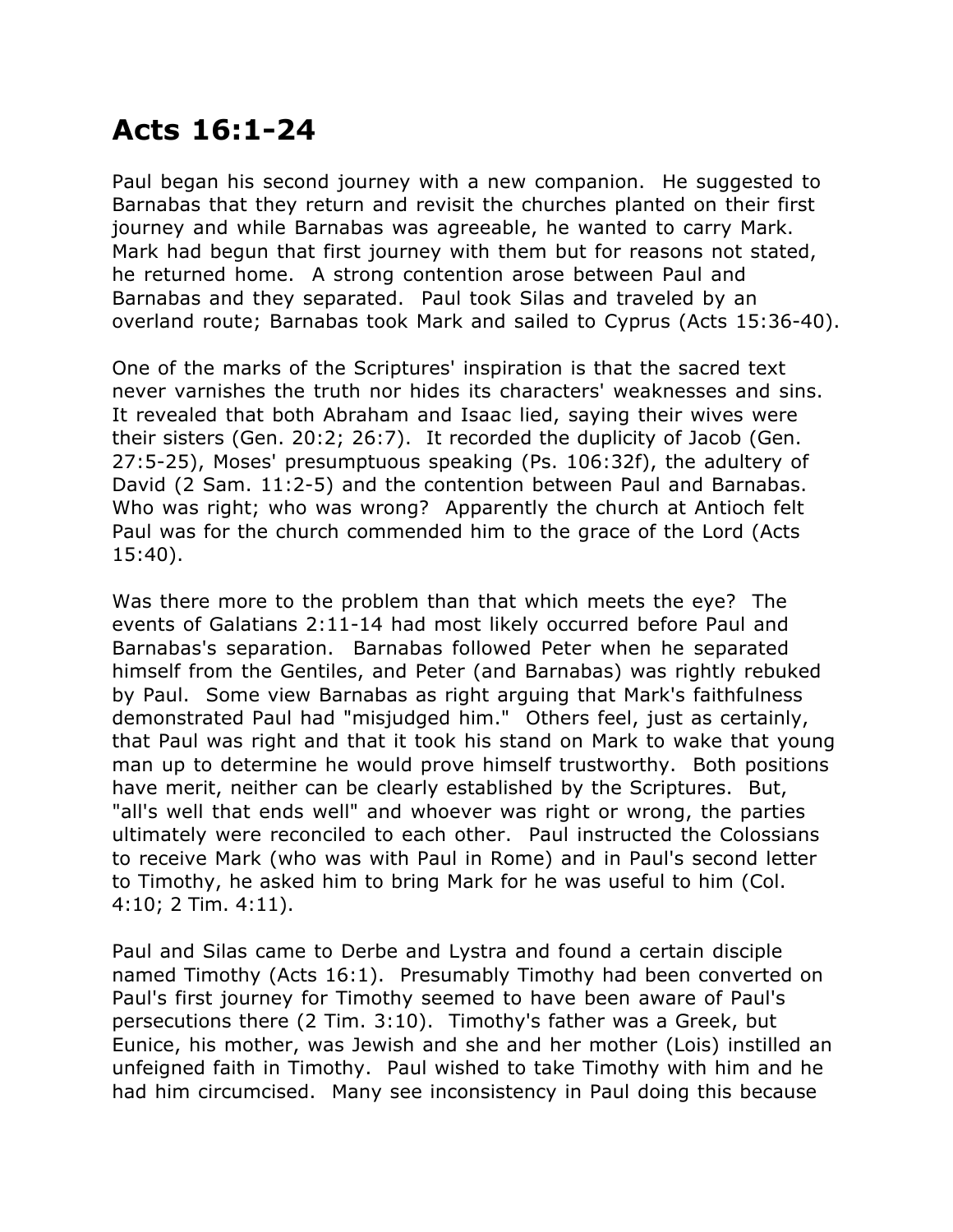he had refused to allow Titus to be circumcised in the conflict over circumcision (Gal. 2:3). But the two cases are not the same. Titus was a Greek. To yield to having him be circumcised would have been to have conceded the fight to the Judaizing teachers from Jerusalem who insisted that Gentiles should be circumcised and keep the law in order to be saved (Acts 15:1, 5). On the other hand, Timothy was Jewish and Paul had written "neither is circumcision anything, nor uncircumcised, but a new creature" (Gal. 6:16). Paul never opposed circumcision among the Jews; he recognized it as a national custom. And his having Timothy circumcised proved false the charge that he taught the Jews among the Gentiles "...not to circumcise their children" (Acts 21:21). Paul had enough prejudices to deal with among the Jews. To have carried a "Jewish" young man with him, flaunting his uncircumcised state would have shut many doors to him. He circumcised Timothy for expediency's sake and Timothy became Paul's companion, his "true child in the faith."

The company of evangelists went through Phyria, Galatia and Bithynia but was forbidden by the Holy Spirit to speak in those parts (16:6). They came to Troas, no doubt perplexed. Where did the Lord wish them to go? Paul saw in the night visions a man standing, saying, "Come over into Macedonia and help us" (16:9). The company concluded that the Lord wished them to go to Macedonia and they prepared to go.

At this point the narrative makes a subtle change. No longer does it record the activities of its' principal characters in the third person; the history is written as the actions of the writer as well. "Straightway we sought to go forth into Macedonia" (Acts 16:10). This transition will be brief; the history will revert again to the third person at chapter's end, but it tells, to some degree at least, when the chronicler of the book is describing his personal experiences or simply the experiences of others.

So they came to Philippi. From Troas they made a straight course to Samothrace, then to Neopolis, then to Philippi (Acts 16:11). God and the winds favored this journey. In a later voyage (except in the reverse) the journey took much more time (Acts 20:6). Philippi was a Roman colony, first city in the district. To Christians, this incident takes on great importance. Like waves of a sea, the gospel rolls westward to reach European soil.

Lydia was a businesswoman in Philippi, a "seller of purple" (16:14). Purple dye was an expensive commodity and few beside royalty and the very rich, were able to buy it. Lydia and a few other women were worshippers of God and, lacking a synagogue in Philippi, worshipped by